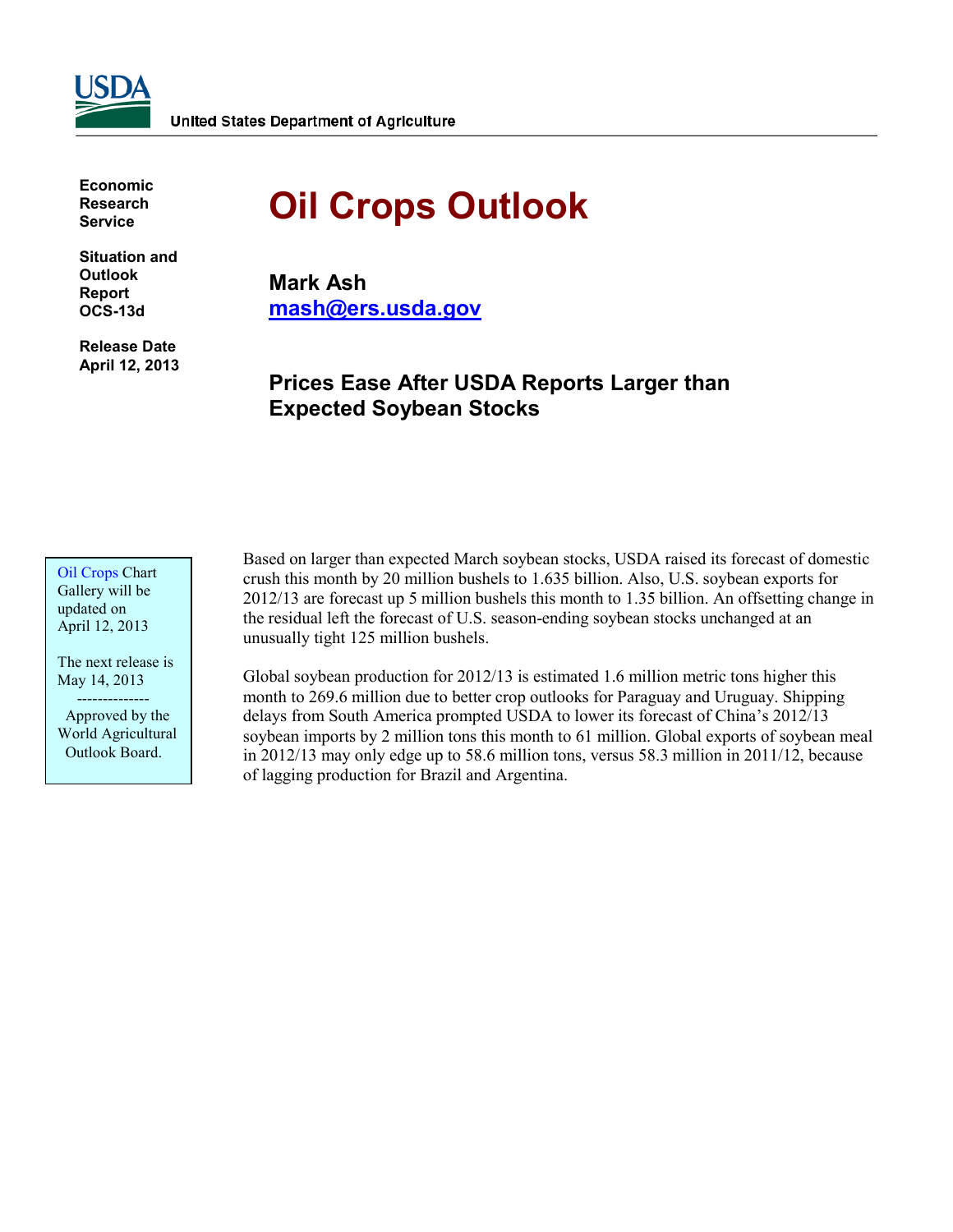# **Domestic Outlook**

### *U.S. Soybean Stocks Larger Than Expected in Second Quarter*

According to USDA's latest Grain Stocks report, U.S. soybean stocks on March 1, 2013 totaled 999.3 million bushels. The March stocks plunged 27 percent from the previous year due to a smaller soybean supply and a 13-percent increase in use for the first half of 2012/13. These were the lowest soybean stocks for the month since 2004 (905.8 million bushels).

Despite the sharp year-to-year reduction in soybean stocks, the March data were larger than anticipated based on their use to date. USDA thereby lowered its estimate of the residual and raised forecasts for both domestic crush and exports of soybeans. The U.S. soybean crush for 2012/13 is forecast up 20 million bushels this month to 1.635 billion.

Domestic use of soybeans is primarily supported by a robust export demand for soybean meal, which is a consequence of a major deficit in competing supplies. Compared to a year earlier, the soybean meal exports from Argentina and Brazil in February 2013 were down 49 percent. It may yet take several months for a seasonal increase from the region to gain momentum. Thus, USDA raised the 2012/13 forecast of U.S. soybean meal exports to 9.35 million short tons from 8.9 million last month.

For soybean oil, additional production is necessary to service growth in its domestic use for edible products. So far this season, moderate gains in soybean oil use have been observed as U.S. imports of canola oil have been lower than anticipated. USDA this month raised its forecast of domestic soybean oil use for 2012/13 by 200 million pounds to 18.1 billion.

At the same time, U.S. soybean exports for 2012/13 are forecast up 5 million bushels this month to 1.35 billion. In March, new sales and shipments of soybeans continued to slow (to half of the February level) as exports from Brazil are gradually gaining strength. The offsetting changes in soybean use this month mean that the forecast of U.S. season-ending stocks is unchanged at an unusually tight 125 million bushels.

USDA's quarterly stocks report has intensified pressure on the prices of soybean meal and soybean oil. By early April, soybean meal prices had slumped to just over \$400 per short ton compared to the March average of \$437. This led USDA to trim its forecast of the 2012/13 average price of soybean meal by \$10 to \$415-\$435 per short ton. And prices for soybean oil have managed to settle lower with a more comfortable outlook for domestic supplies. In March, the average value for soybean oil in central Illinois slipped to 48.6 cents per pound, compared to 49.3 cents for February. The 2012/13 average price for soybean oil was forecast down by 1 cent per pound this month to 48-50 cents.

#### *Farmers Intend To Plant Slightly Less Acreage to Oilseeds This Year*

In USDA's Prospective Plantings report last month, U.S. farmers indicated that in 2013 they would sow 77.1 million acres of soybeans, compared to 77.2 million in 2012. Reduced soybean planting in the Central Plains and western Corn Belt would

> 2 *Oil Crops Outlook/OCS-13d/April 12, 2013* Economic Research Service, USDA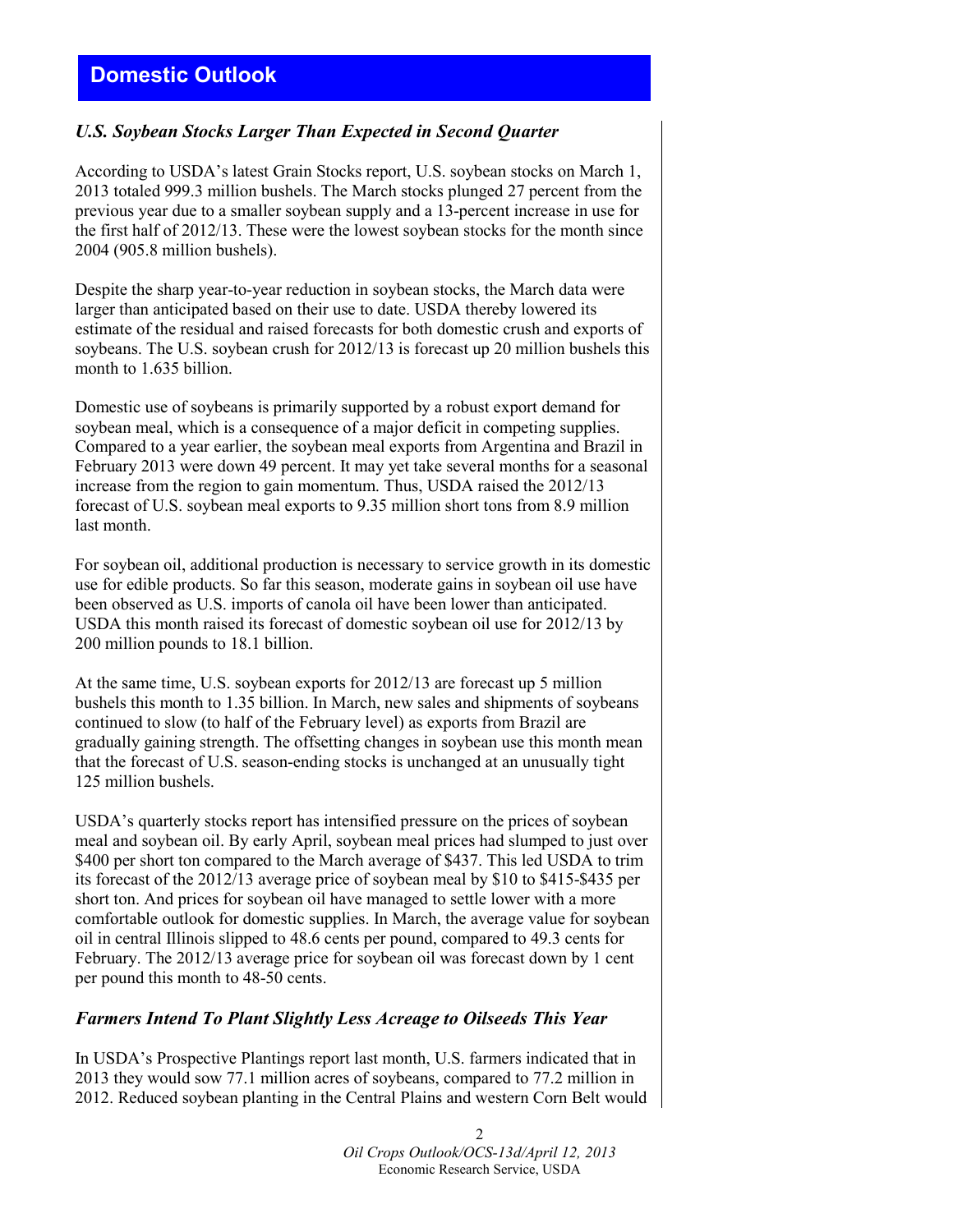be only partly offset by gains in the eastern Corn Belt and the South. Soil moisture conditions, which had been depleted by a severe drought last summer, improved in many States due to heavy snowfall during the winter. This spring, however, planting conditions are not nearly as ideal as they were a year ago, when early warmth let farmers get an unusually fast start to fieldwork. Planting will likely be delayed throughout the Midwest, where soils have been too cold or still covered (in some northern areas) with snow. Soil conditions in the eastern Corn Belt may even be too wet right now for planting. Without accelerated warmth and drying over the next month, the ability of farmers to sow as much cropland as they did last year could be curtailed.

In the South, however, intended soybean acreage this year is higher because the area to be sown to both cotton and peanuts is likely to decline. Intended planting of cotton in 2013 is expected down to 10 million acres from 12.3 million last year. Although Texas accounts for nearly half of the reduction in cotton acreage, sowings should also fall in other States where soybeans are a top alternative. Despite greater gains for cotton prices in recent months compared to soybeans, they are still less competitive than a year ago. There is also an opportunity this year to expand the acreage double-cropped to soybeans in the region. Prospects for more doublecropped soybeans arise from a larger area sown to winter wheat, provided that the wheat can be harvested without major delays.

For peanuts, prices have fallen sharply since last fall due to a large surplus remaining from last year's bumper harvest. At the end of February, U.S. peanut stocks totaled 4.8 billion pounds—an 81-percent increase from a year earlier. Farmers will respond by cutting back planting intentions for peanuts this year by 27 percent to 1.2 million acres. Georgia may register the largest reduction in peanut acreage (260,000 acres), although the decline will be magnified by other peanutproducing States, as well.

In the Northern Plains, the combined acreage of sunflowerseed, canola, and flaxseed this year is expected to contract. Expected returns in the region for spring wheat, corn, and soybeans are more attractive. A 12-percent reduction is seen for U.S. sunflowerseed acreage (with North Dakota accounting for nearly all the decline) to 1.7 million acres. All of the acreage reduction is expected for oil-type sunflowerseed varieties, as confection-type sunflowerseed acreage is intended up 9 percent to 285,000 acres. However, sunflowerseed acreage could be a beneficiary of any planting delays this spring, as it can be planted later than other crops in the Northern Plains. For canola, U.S. acreage is seen down 6 percent to 1.65 million acres based on higher intentions for Oklahoma. Flaxseed acreage is expected to be scaled back 21 percent this year to 272,000 acres.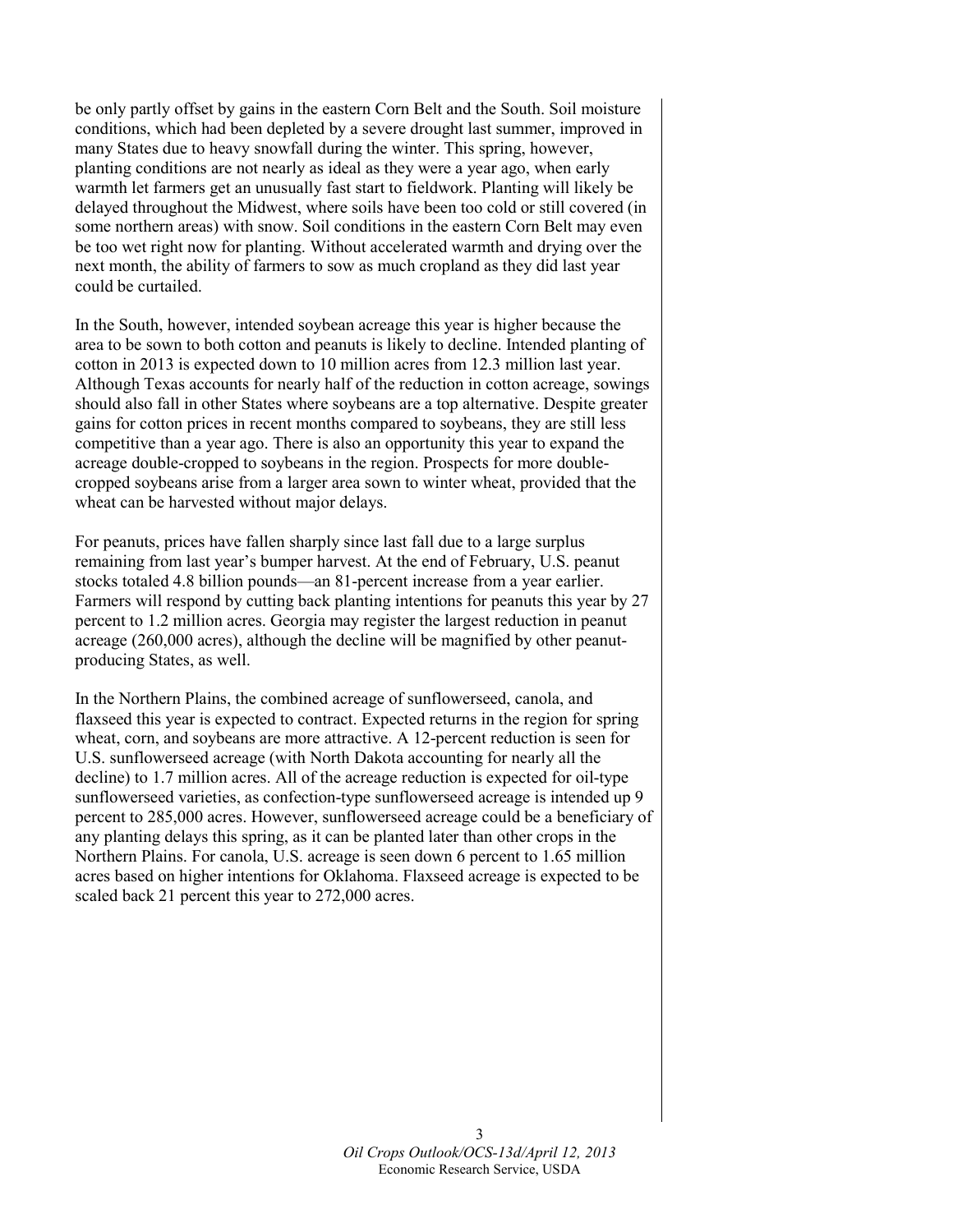# **International Outlook**

### *Large Soybean Crops in Paraguay and Uruguay Add to the Global Supply*

Global soybean production for 2012/13 is estimated 1.6 million metric tons higher this month to 269.6 million due to better crop outlooks for Paraguay and Uruguay. For Paraguay, the 2012/13 forecast of soybean production was raised to 8.35 million tons from 7.75 million last month and well above last year's droughtreduced crop of 4.35 million tons. The revised forecast was based entirely on excellent crop yields—a result of quite favorable growing-season weather. Cumulative precipitation in Paraguay was 10 percent above normal (and much better than last year's drought) while temperatures were generally cooler than average. Most of the country's soybeans are grown in southeastern Paraguay. By early April, about 95 percent of the Paraguay soybean crop was harvested on an estimated 3 million hectares.

While soybean exports from Paraguay are expected to increase to 5 million tons in 2012/13 from 3.45 million last year, newly added processing capacity in the country will also benefit from the expanded soybean supply. The soybean crush in Paraguay is seen more than tripling in 2012/13 to 3 million tons and would push exports of soybean meal and soybean oil to all-time highs as well.

Similarly, crop conditions in Uruguay this year have been nearly ideal and expected to elicit record high soybean yields. Soybean production in Uruguay is seen rising this year to 3 million tons from 2.73 million in 2011/12. The soybean area in Uruguay has more than doubled in the past 5 years as it has been the most profitable crop for farmers. The rapid development of Uruguay cropland has been principally sponsored by investment groups from Argentina. For 2012/13, harvested area for soybeans is expected up to 1.1 million hectares. Very little domestic crushing capacity currently exists in Uruguay, so all of the additional production will be exported. Uruguay soybean exports are expected at 2.9 million tons for 2012/13, compared to 2.65 million for 2011/12.

### *Soybean Imports by China This Year Still Behind Last Year's Demand*

China's cumulative imports (October-March) of soybeans lag last year's trade by 2.6 million tons primarily because of a sharp decline in South American trade. While shipments from South America to China were rising again for February and March, the rate of increase is disappointing. Shipping delays from the region prompted USDA to lower its forecast of China's 2012/13 soybean imports by 2 million tons this month to 61 million. As a result, season-ending soybean stocks in China are expected to tighten to 12.4 million tons compared to 15.9 million for 2011/12. China has begun selling more of its reserve stocks of soybeans to help shore up supplies in the domestic market.

To some extent, the tighter availability for soybeans in China this year is being offset by imports of rapeseed, rapeseed oil, and palm oil. A supply source for rapeseed was opened up again by the recent approval of imports from Australia. Since 2009, China had banned rapeseed imports from Australia over concerns of spreading a fungal disease (blackleg). Like an earlier agreement with Canada, China will allow Australian imports for crushing plants in regions where rapeseed is not grown. Importers in China recently purchased 300,000 tons of rapeseed from

> 4 *Oil Crops Outlook/OCS-13d/April 12, 2013* Economic Research Service, USDA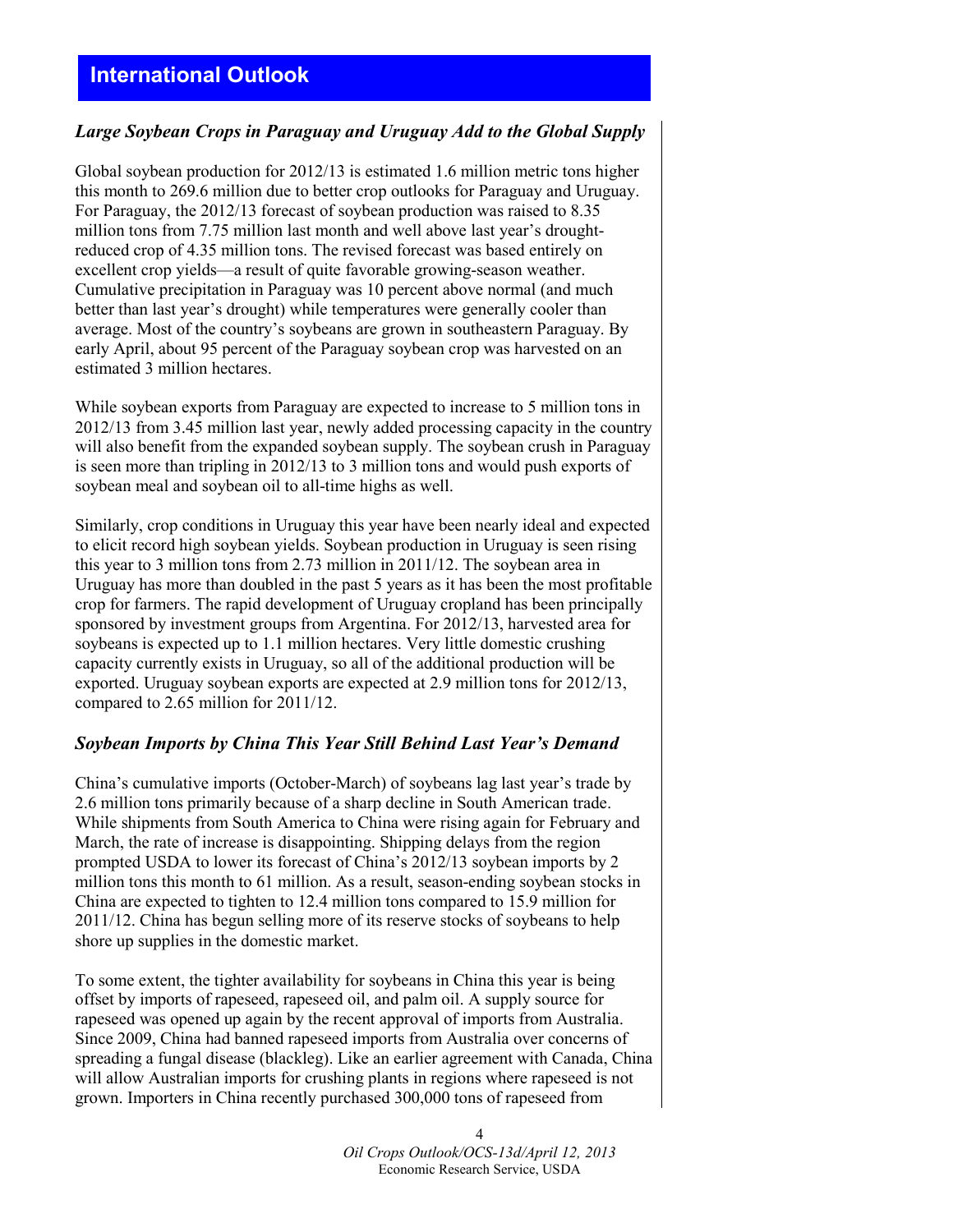Australia. USDA forecast China rapeseed imports in 2012/13 up to 2.1 million tons from 1.8 million last month. Even so, China's rapeseed imports this year are unlikely to surpass the 2011/12 trade of 2.6 million tons because of a shortfall in Canadian shipments. Traders in China have also taken more rapeseed oil imports from Canada, leading to a 250,000-ton increase this month in the 2012/13 trade forecast to 1 million tons.

# *Soybean Meal Exports From Argentina and Brazil Limited by Sluggish Pace of Crushing*

For the third consecutive year, minimal gains are expected in the global trade in soybean meal. Lower production for each of the top exporting countries is the primary reason. Total exports of soybean meal in 2012/13 may only edge up to 58.6 million tons versus 58.3 million in 2011/12 and 58.6 million in 2010/11. For soybean meal importers, reduced trade for the EU-27 (to 20 million tons from 20.8 million last year) and South Africa is expected to offset small increases for other countries.

In Brazil, the 2012/13 soybean harvest is rapidly approaching a conclusion, with more than three-quarters of the crop collected as of early April. Most of the remainder is in Rio Grande do Sul, where farmers have harvested only 27 percent of an excellent soybean crop. Despite Brazil's improving supply situation, USDA scaled back forecasts of its soybean exports and crush this month. Soybean exports for 2012/13 are forecast 1.65 million tons lower this month to 36.75 million. Cumulative exports of soybeans from Brazil are lagging last year's pace by 5.7 million tons. An influx of new-crop supplies is now powering an upswing in soybean demand. However, the recovery is being hindered by acute congestion at the country's ports—a result of an inadequate transportation infrastructure and overwhelming demand. Waiting times for vessels at Brazilian ports have now lengthened to as much as 6-8 weeks. The backlog could still worsen, as shipments from a record-large corn crop in Brazil will start arriving at ports by June.

Also, this year's soybean crush in Brazil is forecast 1.35 million tons lower this month to 35.55 million. Brazil's domestic crush is 2.25 million tons behind last year's pace. Even with subsequent gains for soybean meal exports from Brazil, 2012/13 shipments could fall to 13.75 million tons from 14.7 million in 2011/12. Similarly, lower output of soybean oil is expected to reduce Brazil's exports in 2012/13 to 1.5 million tons from 1.9 million last year. The limited capacity to move soybeans means that more domestic stocks will be carried forward into the new marketing year starting in October. Soybean carryout stocks in Brazil are forecast 3.1 million tons higher this month to 21.2 million—a dramatic increase from the 13 million tons that remained at the end of 2011/12.

In Argentina, the soybean harvest is underway and should soon replenish the minimal stocks remaining from last year's drought-reduced crop. While this should revive the country's crushing industry, farmers may not market as many soybeans this summer as they could. Producers have an incentive to hold onto soybean stocks as long as possible given the country's soaring inflation rate. Any suspension of crop sales could inhibit a faster expansion in the April-September soybean crush that would be needed to erase the current deficit (3.4 million tons less than a year ago). By the fall, however, more Argentine soybean sales should be forthcoming.

> 5 *Oil Crops Outlook/OCS-13d/April 12, 2013* Economic Research Service, USDA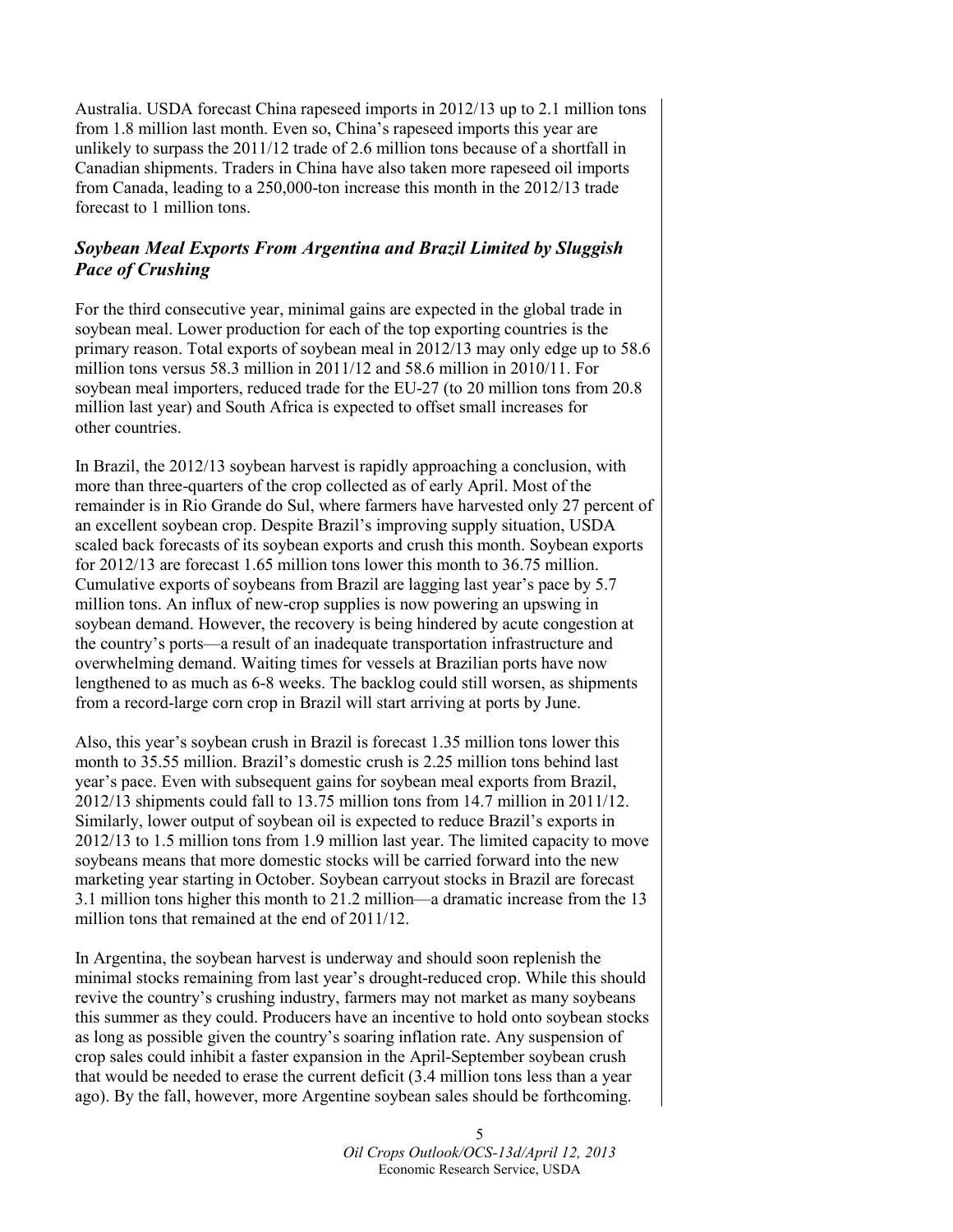November soybean futures are signaling that a sharp decline in prices is ahead. Argentine farmers will also need more funds by then to finance planting of their next crops.

This month, USDA reduced its forecast of the Argentine 2012/13 soybean crush to 35.2 million tons—an 800,000-ton reduction from last month and below the 2011/12 crush of 35.9 million tons. Consequently, Argentine exports of soybean meal and soybean oil in 2012/13 may stagnate around 26 million tons and 3.8 million tons, respectively. In addition, Argentine soybean exports are forecast down to 10.35 million tons from 10.9 million last month. Year-to-date soybean exports have declined by 1.2 million tons. Despite the bigger harvest, it could still be a major challenge to realize a 3-million-ton year-on-year increase in shipments that would be needed to make the revised 2012/13 forecast of 10.35 million tons.

# *Strong Growth in Indonesian Palm Oil Output Leading to Export Gains, Rising Stocks*

Palm oil production in Indonesia continues to thrive on account of a steady expansion in mature tree area and a rising yield trend. This year, harvested oil palm area in Indonesia is estimated at 7.7 million hectares—nearly twice the level of 9 years ago. For 2012/13, USDA forecasts growth in Indonesian palm oil output to 28.5 million tons from 26.2 million in 2011/12. An ever-growing volume of Indonesian palm oil exports confirms the abundance of supplies. Historically, Indonesia had used high taxes on palm oil exports to maintain adequate supplies for domestic consumption. But in the last 2 years, Indonesia has reduced export taxes and surpassed Malaysia as the world's top palm oil-exporting country. For 2012/13, export shipments from Indonesia are expected to surge to 20.1 million tons from 18.5 million in 2011/12. Despite these expected gains in trade, Indonesian palm oil stocks have also continued to expand. The Indonesian inventories are a major contributor in a sudden swelling of global vegetable oil stocks over the last 2 years.

Palm oil imports by India in 2012/13 are forecast 500,000 tons higher this month to 8.5 million tons (compared to 7.5 million for 2011/12) based on impressive gains to date. For October 2012-February 2013, cumulative Indian palm oil imports were up 27 percent from a year earlier. The import growth stems from an expected 13.5 percent increase in Indian palm oil consumption (to 8.4 million tons). In contrast, imports of competing oils, particularly soybean oil and sunflowerseed oil, have declined moderately compared to a year ago.

Very competitive costs for palm oil are encouraging many other importers to build inventories of the commodity. On this basis, forecasts of palm oil imports were raised this month for China and the EU-27—each by 100,000 tons to 6.5 million and 5.7 million tons, respectively.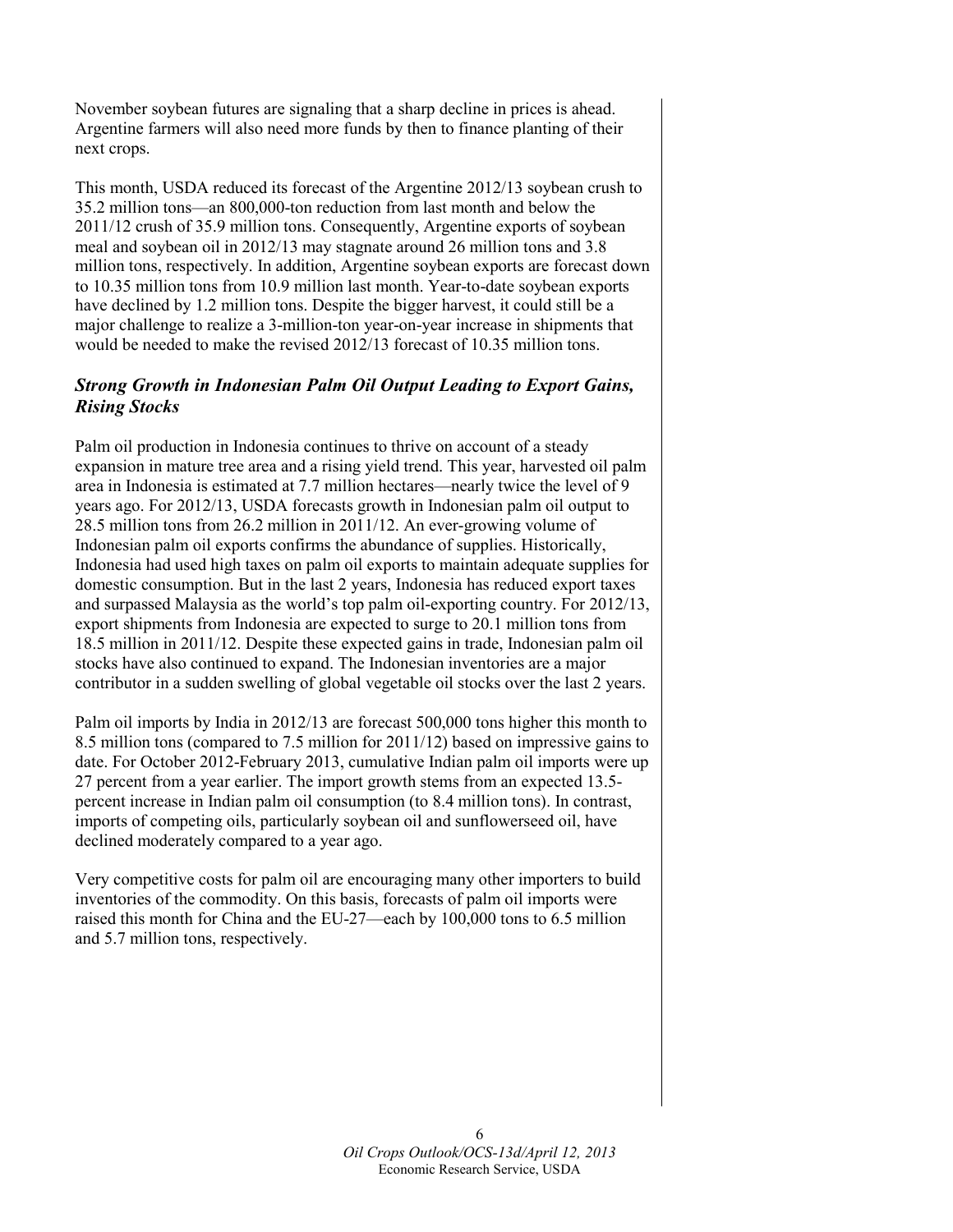#### **Contact Information**

Mark Ash, 202-694-5289, mash@ers.usda.gov Verna Daniels, (202) 694-5301, vblake@ers.usda.gov

#### **Subscription Information**

Subscribe to ERS e-mail notification service at http://www.ers.usda.gov/subscribe-to-ers-e-newsletters.aspx to receive timely notification of newsletter availability. Printed copies can be purchased from the USDA Order Desk by calling 1-800-363-2068 (specify the issue number)

To order printed copies of the five field crop newsletters—cotton and wool, feed, rice, oil crops, and wheat—as a series, specify series SUB-COR-4043

*Oil Crops Monthly Tables, (http://www.ers.usda.gov/publications/ocs-oil-cropsoutlook/)* 

*Oil Crops Chart Gallery, (http://www.ers.usda.gov/data-products/chart-gallery.aspx)* 

#### *Data*

Monthly tables from Oil Crops Outlook are available in Excel (.xls) spreadsheets at http://www.ers.usda.gov/publications/ocs-oil-crops-outlook/. These tables contain the latest data on the production, use, imports, exports, prices, and textile trade of cotton and other fibers.

#### *Recent Report*

Estimating the Substitution of Distillers' Grains for Corn and Soybean Meal in the U.S. Feed Complex http://www.ers.usda.gov/media/236568/fds11i01\_2\_.pdf.

Corn-based dry-mill ethanol production and that of its coproducts—notably distillers'dried grains with soluble (DDGS)—has surged in the past several years. The U.S. feed industry has focused on the size of this new feed source and its impact on the U.S. feed market, particularly the degree that DDGS substitute for corn and soybean meal in livestock/poultry diets and reduce ethanol's impact on the feed market. This study develops a method to estimate the potential use of U.S. DDGS and its substitutability for corn and soybean meal in U.S. feed rations.

### *Related Websites*

Oil Crops Outlook, http://usda.mannlib.cornell.edu/MannUsda/viewDocumentInfo.do?documentID=1288 WASDE, http://usda.mannlib.cornell.edu/MannUsda/viewDocumentInfo.do?documentID=1194 Oilseed Circular, http://www.fas.usda.gov/oilseeds\_arc.asp Soybeans and Oil Crops Topic, http://www.ers.usda.gov/topics/crops/soybeans-oil-crops.aspx

The U.S. Department of Agriculture (USDA) prohibits discrimination in all its programs and activities on the basis of race, color, national origin, age, disability, and, where applicable, sex, marital status, familial status, parental status, religion, sexual orientation, genetic information, political beliefs, reprisal, or because all or a part of an individual's income is derived from any public assistance program. (Not all prohibited bases apply to all programs.) Persons with disabilities who require alternative means for communication of program information (Braille, large print, audiotape, etc.) should contact USDA's TARGET Center at (202) 720-2600 (voice and TDD). To file a complaint of discrimination write to USDA, Director, Office of Civil Rights, 1400 Independence Avenue, S.W., Washington, D.C. 20250-9410 or call (800) 795- 3272 (voice) or (202) 720-6382 (TDD). USDA is an equal opportunity provider and employer.

#### 7 *Oil Crops Outlook*/*OCS-13d/April 12, 2013* Economic Research Service, USDA

### **E mail Notification**

Readers of ERS outlook reports have two ways they can receive an e-mail notice about release of reports and associated data.

• Receive timely notification (soon after the report is posted on the web) via USDA's Economics, Statistics and Market Information System (which is housed at Cornell University's Mann Library). Go to [http://usda.mannlib.cornell.edu/](http://usda.mannlib.cornell.edu/MannUsda/aboutEmailService.do) [MannUsda/aboutEmailService.do](http://usda.mannlib.cornell.edu/MannUsda/aboutEmailService.do) and follow the instructions to receive e-mail notices about ERS, Agricultural Marketing Service, National Agricultural Statistics Service, and World Agricultural Outlook Board products.

• Receive weekly notification (on Friday afternoon) via the ERS website. Go to http://www.ers.usda.gov/subscrib e-to-ers-e-newsletters.aspx and follow the instructions to receive notices about ERS outlook reports, Amber Waves magazine, and other reports and data products on specific topics. ERS also offers RSS (really simple syndication) feeds for all ERS products. Go to http://www.ers.usda.gov/rss/ to get started.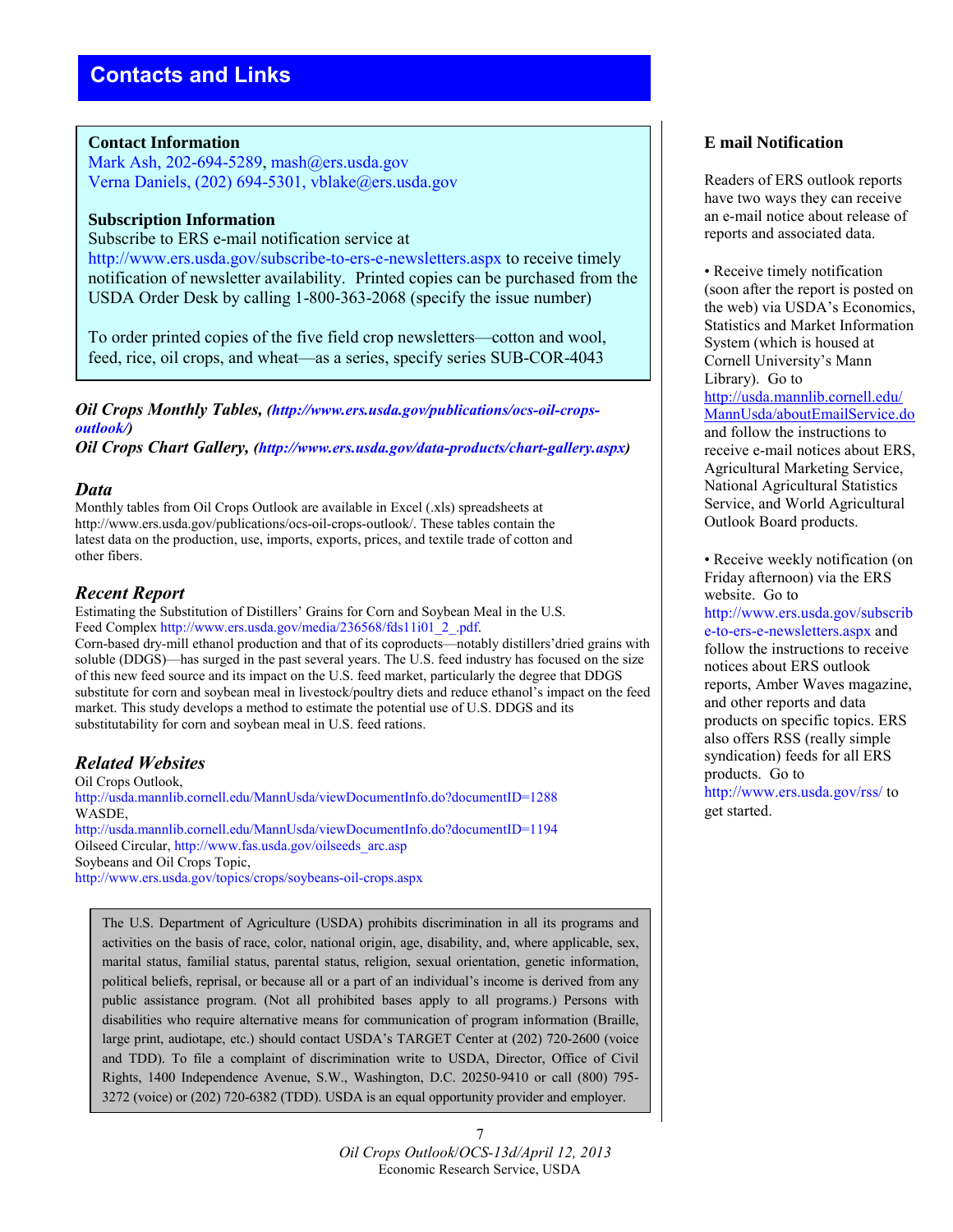#### Table 1--Soybeans: Annual U.S. supply and disappearance

|                        |         | Yield<br>Area |          |           | Supply             |    |       |       | Use        |                |       |        |
|------------------------|---------|---------------|----------|-----------|--------------------|----|-------|-------|------------|----------------|-------|--------|
| Year beginning         | Planted | Harvested     |          | Beginning |                    |    |       | Crush | Seed, feed |                |       | Ending |
| September 1            |         |               |          | stocks    | Production Imports |    | Total |       | & residual | <b>Exports</b> | Total | stocks |
|                        |         | Million acres | Bu./acre |           |                    |    |       |       |            |                |       |        |
| 2010/11                | 77.4    | 76.6          | 43.5     | 151       | 3.329              | 14 | 3.495 | 1.648 | 130        | 1.501          | 3.280 | 215    |
| $2011/12$ <sup>1</sup> | 75.0    | 73.8          | 41.9     | 215       | 3.094              | 16 | 3.325 | 1.703 | 90         | 1.362          | 3.155 | 169    |
| $2012/13^2$            | 77.2    | 76.1          | 39.6     | 169       | 3.015              | 20 | 3.204 | .635  | 94         | 1.350          | 3.079 | 125    |

#### Soybeans: Quarterly U.S. supply and disappearance

|                    |           | Supply             |      |         |                   | Use     |         |         |
|--------------------|-----------|--------------------|------|---------|-------------------|---------|---------|---------|
|                    | Beginning |                    |      |         | Crush, seed       |         |         | Ending  |
|                    | stocks    | Production Imports |      | Total   | & residual        | Exports | Total   | stocks  |
| 2011/12            |           |                    |      |         | -Million bushels- |         |         |         |
| September-November | 215.0     | 3,093.5            | 2.8  | 3,311.4 | 516.6             | 424.9   | 941.5   | 2,369.9 |
| December-February  | 2,369.9   | $---$              | 3.1  | 2,373.0 | 524.0             | 474.5   | 998.5   | 1,374.5 |
| March-May          | 1,374.5   | $---$              | 5.3  | 1,379.8 | 453.9             | 258.5   | 712.4   | 667.5   |
| June-August        | 667.5     | $---$              | 4.8  | 672.3   | 299.0             | 204.0   | 502.9   | 169.4   |
| Total              |           | 3,093.5            | 16.1 | 3,324.7 | 1,793.5           | 1,361.8 | 3,155.3 |         |
| 2012/13            |           |                    |      |         |                   |         |         |         |
| September-November | 169.4     | 3.015.0            | 4.3  | 3.188.7 | 602.9             | 619.5   | 1.222.5 | 1.966.2 |
| December-February  | 1,966.2   | $---$              | 4.7  | 1.970.9 | 440.7             | 530.9   | 971.6   | 999.3   |
| Total to date      |           | 3,015.0            | 9.0  | 3,193.4 | 1,043.6           | 1,150.5 | 2,194.1 |         |

<sup>1</sup> Estimated.<sup>2</sup> Forecast.

Sources: USDA, National Agricultural Statistics Service, *Crop Production* and *Grain Stocks* and U.S. Department of Commerce, U.S. Census Bureau, *Foreign Trade Statistics.*

Last update:

#### Table 2--Soybean meal: U.S. supply and disappearance

|                          |        |                    | Supply |        |                  | Disappearance  |        |        |
|--------------------------|--------|--------------------|--------|--------|------------------|----------------|--------|--------|
| Year beginning Beginning |        |                    |        |        |                  |                |        | Ending |
| October 1                | stocks | Production Imports |        | Total  | Domestic         | <b>Exports</b> | Total  | stocks |
|                          |        |                    |        |        | 1,000 short tons |                |        |        |
| 2010/11                  | 302    | 39.251             | 179    | 39.731 | 30.278           | 9.104          | 39,381 | 350    |
| 2011/12 <sup>1</sup>     | 350    | 41.025             | 216    | 41.591 | 31.550           | 9.741          | 41.291 | 300    |
| $2012/13^2$              | 300    | 38,900             | 350    | 39.550 | 29.900           | 9.350          | 39,250 | 300    |

 $<sup>1</sup>$  Estimated.  $<sup>2</sup>$  Forecast.</sup></sup>

Source: USDA, World Agricultural Outlook Board, *World Agricultural Supply and Demand Estimates.* Last update: 4/12/2013

#### Table 3--Soybean oil: U.S. supply and disappearance

|                        |           |            | Supply  |        |                | Disappearance    |        |         |        |        |
|------------------------|-----------|------------|---------|--------|----------------|------------------|--------|---------|--------|--------|
| Year beginning         | Beginning | Production | Imports | Total  |                | Domestic         |        | Exports | Total  | Ending |
| October 1              | stocks    |            |         |        | Total          | <b>Biodiesel</b> | Food   |         |        | stocks |
|                        |           |            |         |        | Million pounds |                  |        |         |        |        |
| 2010/11                | 3.406     | 18.888     | 59ء     | 22.452 | 16.794         | 2.737            | 14.057 | 3.233   | 20.027 | 2,425  |
| $2011/12$ <sup>1</sup> | 2.425     | 19.740     | 149     | 22.315 | 18.310         | 4.870            | 13.440 | 1.464   | 19.775 | 2,540  |
| $2012/13^2$            | 2.540     | 19.210     | 350     | 22.100 | 18.100         | 4.900            | 13.200 | 2.300   | 20.400 | 1,700  |

 $<sup>1</sup>$  Estimated.  $<sup>2</sup>$  Forecast.</sup></sup>

Source: USDA, World Agricultural Outlook Board, *World Agricultural Supply and Demand Estimates.*

Last update: 4/12/2013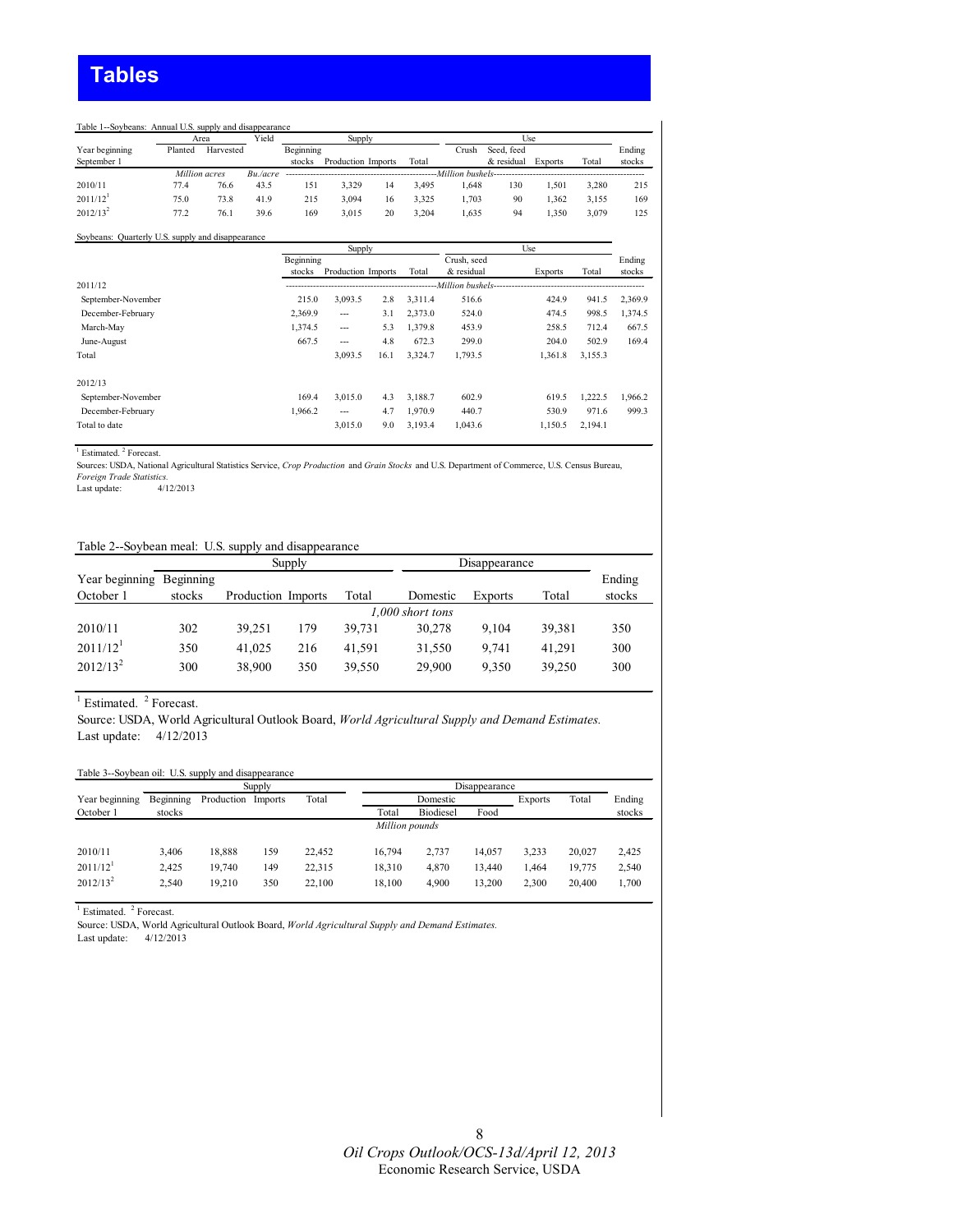#### Table 4--Cottonseed: U.S. supply and disappearance

|                        |           |            | Supply  |       |                  |       | Disappearance  |       |       |        |
|------------------------|-----------|------------|---------|-------|------------------|-------|----------------|-------|-------|--------|
| Year beginning         | Beginning |            |         |       |                  |       |                |       |       | Ending |
| August 1               | stocks    | Production | Imports | Total |                  | Crush | <b>Exports</b> | Other | Total | stocks |
|                        |           |            |         |       | 1.000 short tons |       |                |       |       |        |
| 2010/11                | 342       | 0          | 6.098   | 6.440 |                  | 2.563 | 275            | 2.984 | 5.822 | 618    |
|                        |           |            |         |       |                  |       |                |       |       |        |
| $2011/12$ <sup>1</sup> | 618       | 72         | 5.370   | 6,059 |                  | 2.400 | 133            | 3.097 | 5.629 | 430    |
| $2012/13^2$            | 430       | 100        | 5.759   | 6.289 |                  | 2.500 | 225            | 3.072 | 5.797 | 492    |

<sup>1</sup> Estimated. <sup>2</sup> Forecast.

Sources: USDA*,* National Agricultural Statistics Service, *Crop Production* and U.S. Department of Commerce, U.S. Census Bureau, *Foreign Trade Statistics.*

Table 5--Cottonseed meal: U.S. supply and disappearance

|                        |           |            | Supply   |                  |          | Disappearance  |       |        |
|------------------------|-----------|------------|----------|------------------|----------|----------------|-------|--------|
| Year beginning         | Beginning |            |          |                  |          |                |       | Ending |
| October 1              | stocks    | Production | Imports  | Total            | Domestic | <b>Exports</b> | Total | stocks |
|                        |           |            |          | 1.000 short tons |          |                |       |        |
|                        |           |            |          |                  |          |                |       |        |
| 2010/11                | 54        | 1.163      |          | 1.217            | 1.080    | 93             | 1.172 | 45     |
| $2011/12$ <sup>1</sup> | 45        | 1.090      | $\bf{0}$ | 1,135            | 982      | 103            | 1.085 | 50     |
| $2012/13^2$            | 50        | 1.125      |          | 1.175            | 1.000    | 125            | 1.125 | 50     |

<sup>1</sup> Estimated. <sup>2</sup> Forecast.

Source: USDA, Foreign Agricultural Service, *PS&D Online.*

Table 6--Cottonseed oil: U.S. supply and disappearance

|                                |           |            | Supply   |                |          | Disappearance  |       |        |
|--------------------------------|-----------|------------|----------|----------------|----------|----------------|-------|--------|
| Year beginning                 | Beginning |            |          |                |          |                |       | Ending |
| October 1                      | stocks    | Production | Imports  | Total          | Domestic | <b>Exports</b> | Total | stocks |
|                                |           |            |          | Million pounds |          |                |       |        |
| 2010/11                        | 93        | 835        | $\theta$ | 928            | 599      | 164            | 763   | 165    |
| $2011/12$ <sup>1</sup>         | 165       | 755        | 10       | 930            | 571      | 259            | 830   | 100    |
| $2012/13^2$                    | 100       | 800        | 0        | 900            | 580      | 220            | 800   | 100    |
| Estimated <sup>2</sup> Eorgaet |           |            |          |                |          |                |       |        |

<sup>1</sup> Estimated. <sup>2</sup> Forecast.<br>Source: USDA, Foreign Agricultural Service, *PS&D Online.* 

#### Table 7--Peanuts: U.S. supply and disappearance

|                        |         | Area          | Yield       |           | Supply     |         |       |                |       | Disappearance |         |       |        |
|------------------------|---------|---------------|-------------|-----------|------------|---------|-------|----------------|-------|---------------|---------|-------|--------|
| Year beginning         | Planted | Harvested     |             | Beginning |            |         |       | Domestic       |       | Seed &        |         |       | Ending |
| August 1               |         |               |             | stocks    | Production | Imports | Total | food           | ∴rush | residual      | Exports | Total | stocks |
|                        |         | $1.000$ acres | Pounds/acre |           |            |         |       | Million pounds |       |               |         |       |        |
|                        |         |               |             |           |            |         |       |                |       |               |         |       |        |
| 2010/11                | .288    | 1.255         | 3.312       | .829      | 4.157      | 65      | 6.050 | 2.840          | 587   | 502           | 606     | 4.534 | 1.516  |
| $2011/12$ <sup>1</sup> | .141    | .098          | 3.333       | .516      | 3,659      | 254     | 5.429 | 2.805          | 604   | 472           | 545     | 4.425 | 1.003  |
| $2012/13^2$            | .638    | .608          | 4.192       | .003      | 6.741      | 70      | 7.815 | 2.904          | 742   | 606           | .200    | 5.452 | 2,363  |

<sup>1</sup> Estimated. <sup>2</sup> Forecast.

Sources: USDA, National Agricultural Statistics Service, *Crop Production* and *Peanut Stocks and Processing,* and U.S. Department of Commerce,

U.S. Census Bureau, *Foreign Trade Statistics.* Last update: 4/12/2013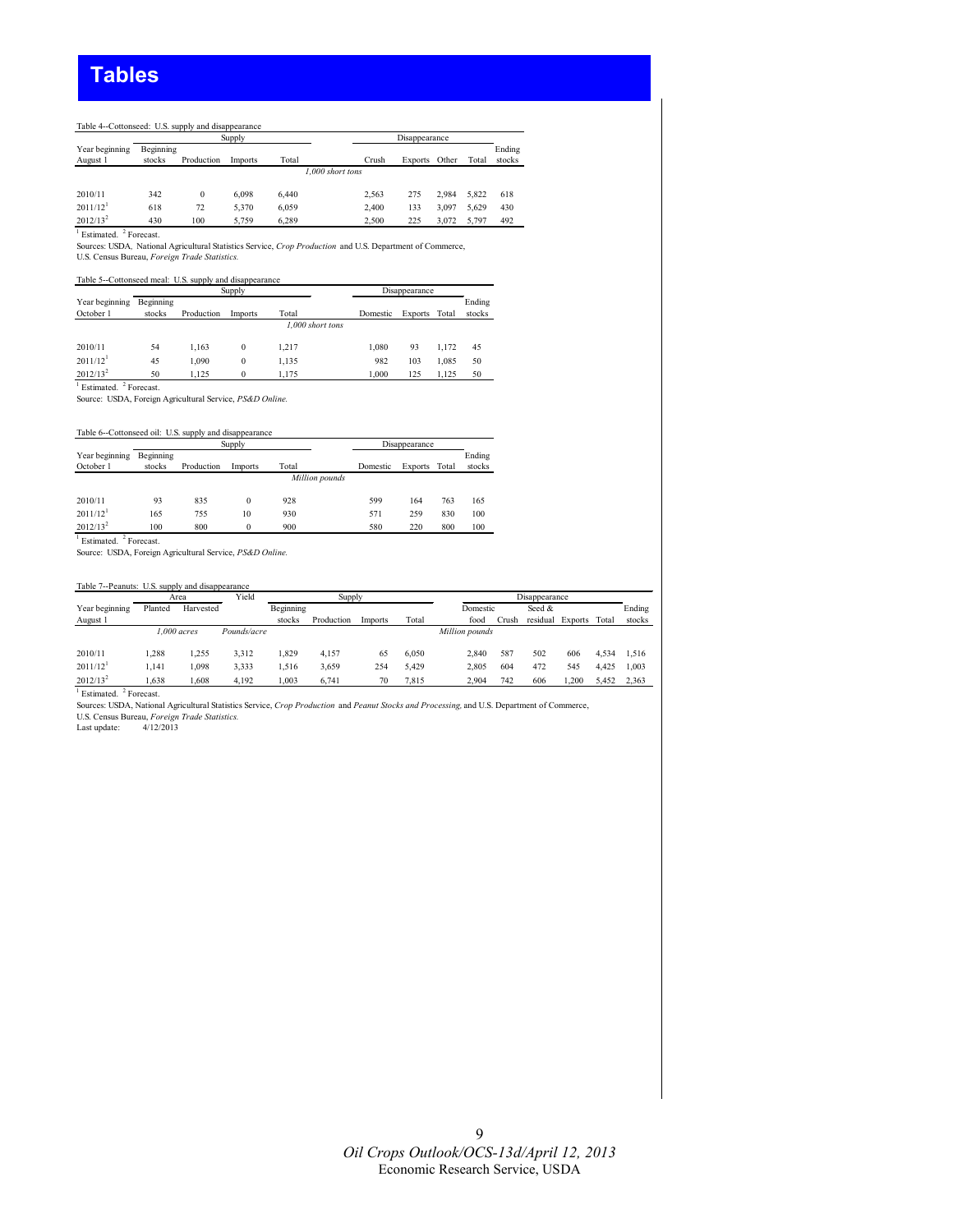# **Tables**

|                      | Table 8--Oilseed prices received by U.S. farmers |              |                                                    |                     |                         |                         |
|----------------------|--------------------------------------------------|--------------|----------------------------------------------------|---------------------|-------------------------|-------------------------|
| Marketing            | Soybeans <sup>2</sup>                            |              | Cottonseed <sup>3</sup> Sunflowerseed <sup>2</sup> | Canola <sup>4</sup> | Peanuts <sup>3</sup>    | $Flaxseed$ <sup>4</sup> |
| year                 |                                                  |              |                                                    |                     |                         |                         |
|                      | \$/bushel                                        | \$/short ton | $\frac{s}{cw}$ .                                   | $\frac{s}{cm}$ .    | Cents/pound             | \$/bushel               |
| 2001/02              | 4.38                                             | 90.50        | 9.62                                               | 8.77                | 23.40                   | 4.29                    |
| 2002/03              | 5.53                                             | 101.00       | 12.10                                              | 10.60               | 18.20                   | 5.77                    |
| 2003/04              | 7.34                                             | 117.00       | 12.10                                              | 10.60               | 19.30                   | 5.88                    |
| 2004/05              | 5.74                                             | 107.00       | 13.70                                              | 10.70               | 18.90                   | 8.07                    |
| 2005/06              | 5.66                                             | 96.00        | 12.10                                              | 9.62                | 17.30                   | 5.94                    |
| 2006/07              | 6.43                                             | 111.00       | 14.50                                              | 11.90               | 17.70                   | 5.80                    |
| 2007/08              | 10.10                                            | 162.00       | 21.70                                              | 18.30               | 20.50                   | 13.00                   |
| 2008/09              | 9.97                                             | 223.00       | 21.80                                              | 18.70               | 23.00                   | 12.70                   |
| 2009/10              | 9.59                                             | 158.00       | 15.10                                              | 16.20               | 21.70                   | 8.15                    |
| 2010/11              | 11.30                                            | 161.00       | 23.30                                              | 19.30               | 22.50                   | 12.20                   |
| 2011/12              | 12.50                                            | 260.00       | 29.10                                              | 24.00               | 31.80                   | 13.90                   |
| 2012/13 <sup>1</sup> | 13.80-14.80                                      | 240-270      | 24.75-26.35                                        | 25.65-27.25         | 29.20-30.80 13.10-14.10 |                         |
| 2011/12              |                                                  |              |                                                    |                     |                         |                         |
| September            | 12.20                                            | 245.00       | 32.50                                              | 23.10               | 23.50                   | 13.60                   |
| October              | 11.80                                            | 245.00       | 29.60                                              | 22.80               | 28.90                   | 13.90                   |
| November             | 11.70                                            | 268.00       | 29.00                                              | 23.30               | 33.20                   | 13.90                   |
| December             | 11.50                                            | 264.00       | 29.60                                              | 23.00               | 30.80                   | 13.50                   |
| January              | 11.90                                            | 281.00       | 28.90                                              | 23.40               | 33.70                   | 13.70                   |
| February             | 12.20                                            | 276.00       | 29.50                                              | 24.80               | 32.90                   | 13.20                   |
| March                | 13.00                                            | NA           | 28.80                                              | 27.10               | 34.80                   | 13.30                   |
| April                | 13.80                                            | NA           | 28.40                                              | 27.80               | 35.10                   | 14.10                   |
| May                  | 14.00                                            | NA           | 27.80                                              | 27.70               | 33.80                   | 14.80                   |
| June                 | 13.90                                            | NA           | 27.20                                              | 27.40               | 34.40                   | 12.90                   |
| July                 | 15.40                                            | $\rm NA$     | 27.00                                              | 26.60               | 34.50                   | 13.30                   |
| August               | 16.20                                            | 235.00       | 28.80                                              | 25.30               | 30.40                   | 13.30                   |
| 2012/13              |                                                  |              |                                                    |                     |                         |                         |
| September            | 14.30                                            | 254.00       | 28.80                                              | 27.00               | 35.20                   | 13.30                   |
| October              | 14.20                                            | 257.00       | 25.90                                              | 26.60               | 33.80                   | 13.50                   |
| November             | 14.30                                            | 257.00       | 26.30                                              | 26.70               | 32.80                   | 14.10                   |
| December             | 14.30                                            | 254.00       | 24.90                                              | 27.80               | 38.00                   | 13.80                   |
| January              | 14.30                                            | 250.00       | 26.00                                              | 26.80               | 31.20                   | 13.70                   |
| February             | 14.60                                            | 217.00       | 25.90                                              | 27.80               | 28.20                   | 14.30                   |
| March <sup>1</sup>   | 14.50                                            | <b>NA</b>    | 24.70                                              | 26.80               | 28.20                   | 13.90                   |

 $<sup>1</sup>$  Preliminary.  $<sup>2</sup>$  September-August.  $<sup>3</sup>$  August-July.  $<sup>4</sup>$  July-June.</sup></sup></sup></sup>

NA = Not available. cwt.=hundredweight.

Source: USDA, National Agricultural Statistics Service, *Agricultural Prices.*  Last update: 4/12/2013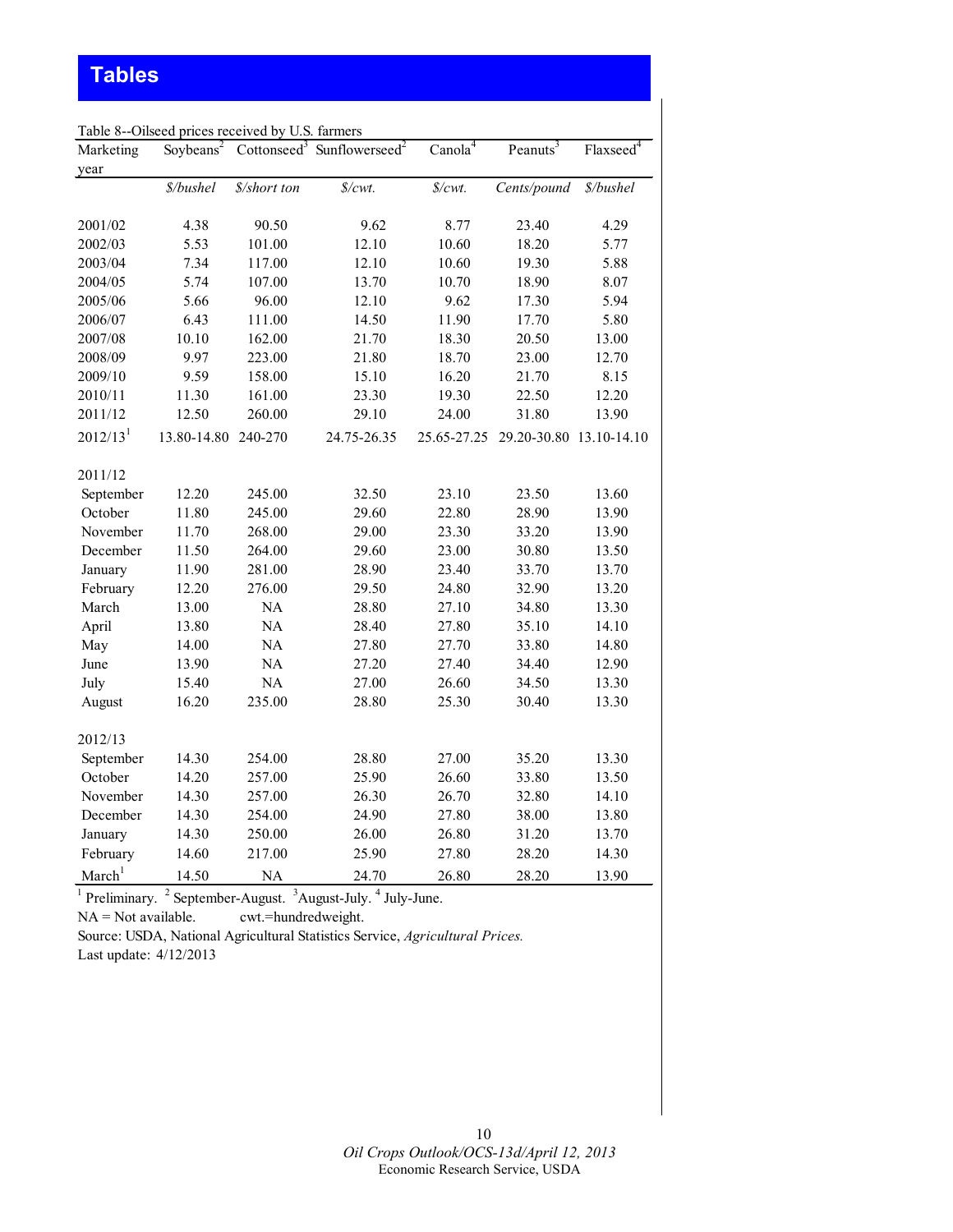| Marketing            | Soybean          |                           | Cottonseed Sunflowerseed | Canola           | Peanut           | Corn             | Lard <sup>6</sup>                            | Edible              |
|----------------------|------------------|---------------------------|--------------------------|------------------|------------------|------------------|----------------------------------------------|---------------------|
| year                 | oil <sup>2</sup> | $\overline{\text{oil}}^3$ | oil <sup>4</sup>         | oil <sup>4</sup> | oil <sup>5</sup> | oil <sup>6</sup> |                                              | tallow <sup>6</sup> |
|                      |                  |                           |                          | Cents/pound      |                  |                  |                                              |                     |
|                      |                  |                           |                          |                  |                  |                  |                                              |                     |
| 2001/02              | 16.46            | 17.98                     | 23.25                    | 23.45            | 32.23            | 19.14            | 13.55                                        | 13.87               |
| 2002/03              | 22.04            | 37.75                     | 33.13                    | 29.75            | 46.70            | 28.17            | 18.13                                        | 17.80               |
| 2003/04              | 29.97            | 31.21                     | 33.42                    | 33.76            | 60.84            | 28.43            | 26.13                                        | 22.37               |
| 2004/05              | 23.01            | 28.01                     | 43.71                    | 30.78            | 53.63            | 27.86            | 21.80                                        | 18.48               |
| 2005/06              | 23.41            | 29.47                     | 40.64                    | 31.00            | 44.48            | 25.18            | 21.74                                        | 18.16               |
| 2006/07              | 31.02            | 35.70                     | 58.03                    | 40.57            | 52.99            | 31.80            | 28.43                                        | 27.32               |
| 2007/08              | 52.03            | 73.56                     | 91.15                    | 65.64            | 94.53            | 69.40            | 40.85                                        | 41.68               |
| 2008/09              | 32.16            | 37.10                     | 50.24                    | 39.54            | 78.49            | 32.75            | 26.72                                        | 25.47               |
| 2009/10              | 35.95            | 40.27                     | 52.80                    | 42.88            | 59.62            | 39.29            | 31.99                                        | 32.26               |
| 2010/11              | 53.20            | 54.50                     | 86.12                    | 58.68            | 77.24            | 60.76            | 51.52                                        | 51.34               |
| 2011/12              | 51.90            | 53.22                     | 83.20                    | 57.19            | 100.15           | 56.09            | 48.11                                        | 50.33               |
| 2012/13 <sup>1</sup> | 48.0-50.0        | 50.25-52.25               | 69.0-71.0                | 58.0-60.0        |                  |                  | 87.5-89.5 51.25-53.25 52.0.0-54.042.75-44.75 |                     |
| 2011/12              |                  |                           |                          |                  |                  |                  |                                              |                     |
| October              | 51.73            | 51.56                     | 92.50                    | 56.81            | 97.00            | 54.24            | 61.10                                        | 52.09               |
| November             | 51.44            | 50.50                     | 91.00                    | 56.13            | 98.75            | 53.98            | 48.86                                        | 45.51               |
| December             | 50.17            | 51.10                     | 91.00                    | 55.40            | 96.10            | 53.36            | 48.71                                        | 50.78               |
| January              | 50.99            | 52.19                     | 88.75                    | 55.06            | 95.81            | 54.00            | <b>NA</b>                                    | 51.10               |
| February             | 52.36            | 54.56                     | 86.00                    | 56.94            | 95.00            | 56.30            | 52.55                                        | 53.17               |
| March                | 53.43            | 55.95                     | 82.00                    | 59.10            | 96.60            | 59.31            | 54.60                                        | 52.24               |
| April                | 54.96            | 56.88                     | 79.00                    | 60.94            | 102.38           | 60.75            | 52.59                                        | 49.00               |
| May                  | 50.69            | 52.00                     | 80.00                    | 55.88            | 106.13           | 58.05            | 54.82                                        | 55.48               |
| June                 | 48.65            | 50.05                     | 80.20                    | 54.10            | 111.00           | 52.90            | 54.83                                        | 49.88               |
| July                 | 51.96            | 53.75                     | 78.00                    | 57.44            | 110.00           | 54.76            | 53.00                                        | 49.13               |
| August               | 52.65            | 54.65                     | 75.00                    | 58.75            | 110.00           | 57.26            | NA                                           | 48.36               |
| September            | 53.81            | 55.50                     | 75.00                    | 59.75            | 104.50           | 58.21            | NA                                           | 47.19               |
| 2012/13              |                  |                           |                          |                  |                  |                  |                                              |                     |
| October              | 49.31            | 51.31                     | 74.00                    | 57.50            | 103.00           | 54.75            | 51.60                                        | 42.27               |
| November             | 46.27            | 49.05                     | 70.30                    | 58.20            | 99.90            | 51.93            | 57.00                                        | 37.15               |
| December             | 47.16            | 50.06                     | 67.50                    | 57.13            | 98.56            | 50.63            | NA                                           | 40.92               |
| January              | 48.85            | 50.94                     | 65.25                    | 57.19            | 96.75            | 52.06            | 52.45                                        | 43.50               |
| February             | 49.33            | 51.56                     | 65.00                    | 59.38            | 86.00            | 51.71            | 45.56                                        | 41.93               |
| March <sup>1</sup>   | 48.62            | 50.20                     | 64.60                    | 58.95            | 79.05            | 47.76            | <b>NA</b>                                    | 45.00               |

 $<sup>1</sup>$  Preliminary.  $<sup>2</sup>$  Decatur, IL.  $<sup>3</sup>$  PBSY Greenwood, MS.  $<sup>4</sup>$  Midwest.  $<sup>5</sup>$  Southeast mills.  $<sup>6</sup>$  Chicago.</sup></sup></sup></sup></sup></sup>  $NA = Not available.$ 

Sources: USDA, Agricultural Marketing Service, *Monthly Feedstuff Prices* and *Milling and Baking News.*  Last update: 4/12/2013